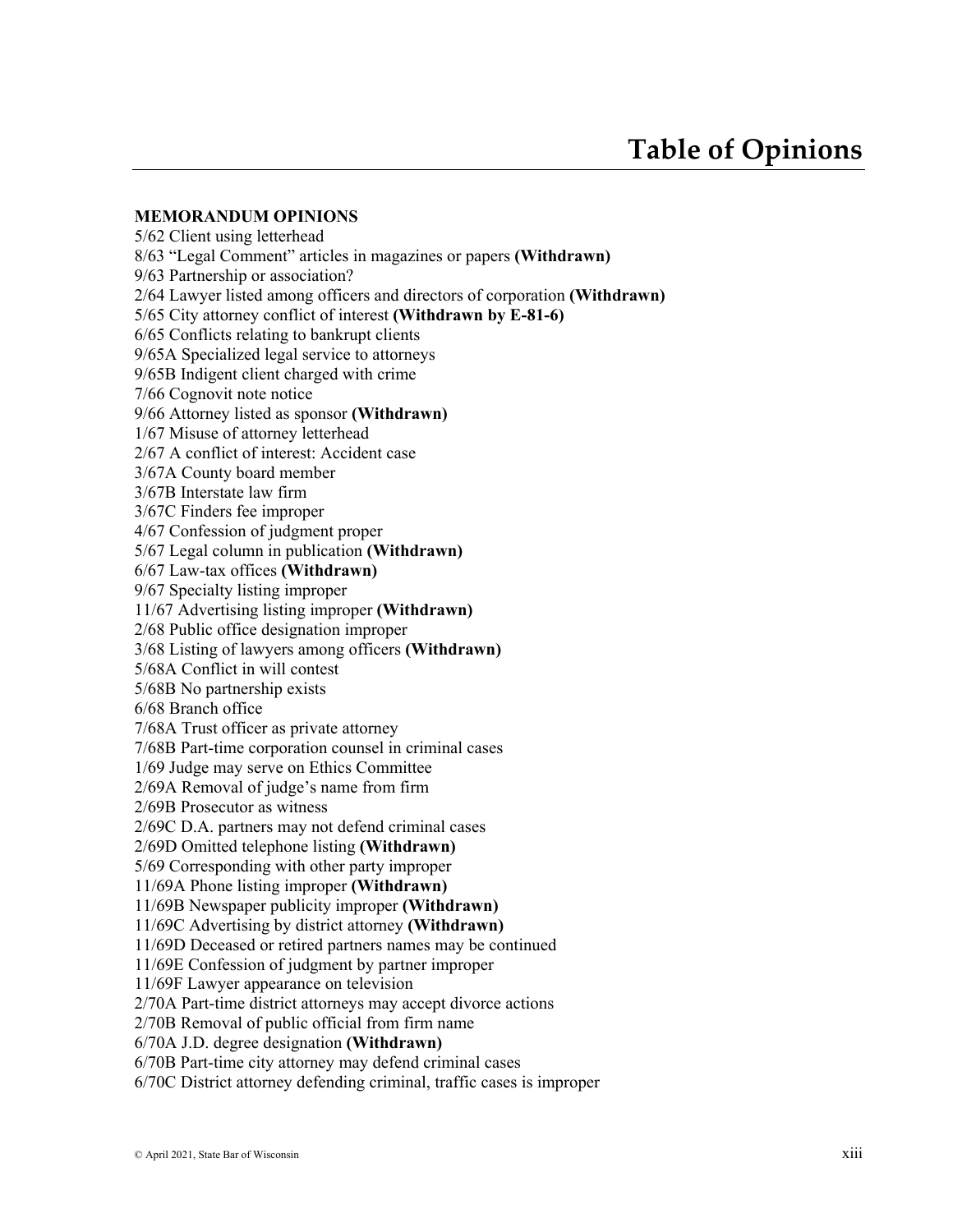6/70D Branch office requirements 6/70E Conflict of interest: Representing host driver and guest passenger 6/70F Letterhead improper 6/70G Legal services center conflict 6/70H Threatening criminal action improper 1/71A Open house invitations limited 1/71B Lawyer-candidates may use letterhead 1/71C Potential conflict in representing criminal defendants 1/71D No advertising upon reopening office **(Withdrawn)** 4/71A Disposing of clients' files upon closing office 4/71B Lawyer sharing office with real estate broker 6/71 Lawyer sharing office with C.P.A. 7/71 Accepting fees from criminal indigent improper 7/71B Lawyer listing in directories **(Withdrawn)** 11/71 Lawyer in probate limited to legal fees 2/72A Gifts of value to judge improper 2/72B Conflict upon representing student when employed by college 2/72C Management consultation advertising by lawyer improper 4/72 Announcements upon joining a law firm: Opening branch office **(Withdrawn)** 6/72 Banker involved in private law practice **(Withdrawn)** 7/72 Corporate legal staff must not use partnership letterhead 1/73 Lawyer appearing on TV or radio "talk shows" proper 3/73 Conflict for former D.A. to represent private claimant 3/73B Lawyer open house invitations limited **(Withdrawn)** 3/73C Sign designating changed office location **(Withdrawn)** 11/73A Lawyers listings in local directories clarified **(Withdrawn)** 11/73 Use of designation "general counsel" limited 12/73 Legislator using law office address on letterhead 12/73B Christmas greetings mailing restricted **(Withdrawn)** 2/74 Part-time corporation counsel in private representation 3/74 Distributing ballpoint pens improper **(Withdrawn)** 4/74 Lawyer may serve as arbitrator **(Withdrawn)** 1/75A Christmas greetings **(Withdrawn)** 1/75 Interstate law firms 3/75A Use of letterhead for fund drive **(Withdrawn)** 3/75 Family court commissioner conflict of interest 4/75 Dual professional and business activity **(Withdrawn)** 6/75A Representation of a client when the attorney's partner may be called as a witness 6/75B Attorney signing client's name on check for deposit in trust account 6/75C Solicitation of clients for retirement plan salesman 6/75D Attorney/collection agency fee sharing 6/75E Announcement of availability for referrals on a commission basis 6/75F Notice of availability to former associate's clients **(Withdrawn)** 7/75 Lawyer writing a newspaper column **(Withdrawn)** 8/75A Law firm establishing an independent accounting corporation **(Withdrawn)** 8/75B Municipal attorney conflict 8/75C Letterhead listing of partner not admitted to State Bar 9/75A Retention of client records **(Withdrawn)** 9/75B Attorney/bank director conflict of interest 9/75C Firm name following purchase of branch office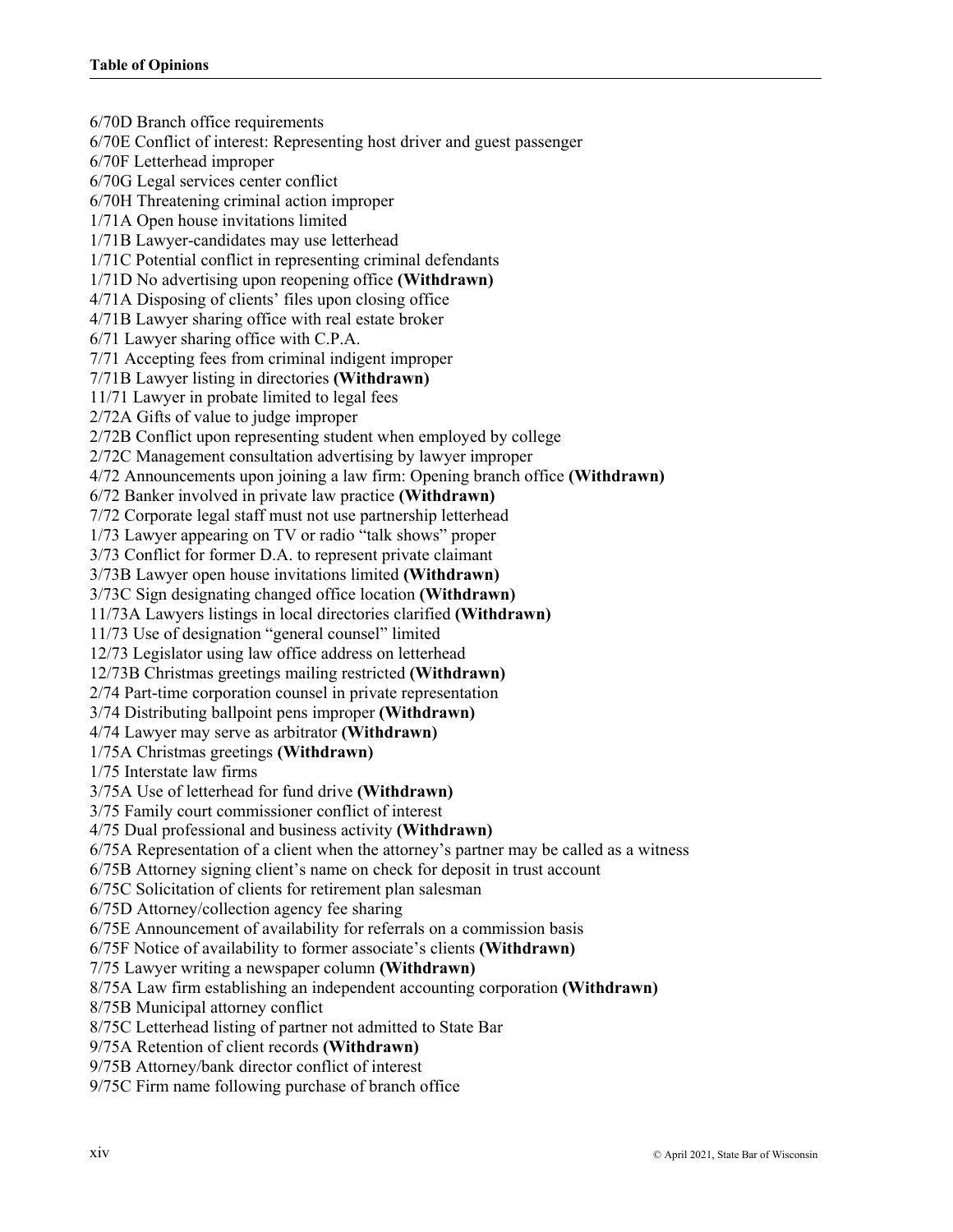9/75D Attorney contributions to charitable, community and religious funds **(Withdrawn)** 10/75A Disputed attorney's fees 10/75B Professional calling cards 10/75C Retention of unclaimed trust funds **(Withdrawn)** 11/75A Judicial candidate testimonials 11/75B Attorney/shareholder representing corporation in bankruptcy proceeding 12/75 Municipal attorney handling criminal cases **(Withdrawn)** 1/76 Broker's commission: Estate representative **(Withdrawn by E-86-3)** 2/76A Conflict of interest: District attorney is sibling of defense counsel 2/76B Letterhead 3/76 Appearance of improper conflict alleviated by full disclosure 3/76B Attorney's family beneficiaries in will **(Withdrawn)** 3/76C Sponsorship of softball team **(Withdrawn)** 5/76 General counsel 7/76 Television appearance by attorney 8/76A Inclusion of attorney's name and biographical information in non-law list publication 8/76B Attorney-client privilege: Whereabouts of client who is fugitive from justice 9/76 Solicitation 10/76 Law firm named in will as legal counsel for the estate 10/76B Telephone directory listings **(Withdrawn)** 11/76A Attorney as agent for title insurance company **(Withdrawn)** 11/76B Announcement of opening of new office **(Withdrawn)** 11/76C Conflict of interest: New member of firm represented adverse party 12/76A Associate of judge's relative appearing before the judge 12/76B Partner of court commissioner appearing before the court commissioner 2/77A Competitive bidding 2/77B Office signs **(Withdrawn by E-82-1)** 2/77C Interviewing opposing party's expert witness 2/77D Newspaper publication of article by attorney identifying him/her as such 3/77 Advertising in *Bar Bulletin* 4/77A Law and other offices in shared building 4/77B Disclosure of trust account records 6/77A Attorney's name and profession printed as reference 6/77B Fee agreement with substituted counsel 6/77C Organization beneficiary in will drafted by attorney/officer 6/77D Of counsel **(Withdrawn by E-93-1)** 8/77A Conflict of interest: Representing insurance company and plaintiff 8/77B Conflict of interest: School district 8/77C Attorney-board of education member conflict of interest 8/77D Withdrawal from representation upon nonpayment of fees: Substituting attorney's obligation 9/77A Advertising in high school annual 9/77B Letterhead: Legal assistant's name on **(Withdrawn)** 9/77C Representation of criminal defendant when partner's spouse is prosecutor 11/77 Attorney-client privilege: Disclosure of information 12/77 Advertising in church bulletins 1/78A Conflict of interest: Attorney joins other firm 1/78B Paralegals 2/78 Office sharing 3/78A Sale of law practice 3/78B Advertising in baseball scorebook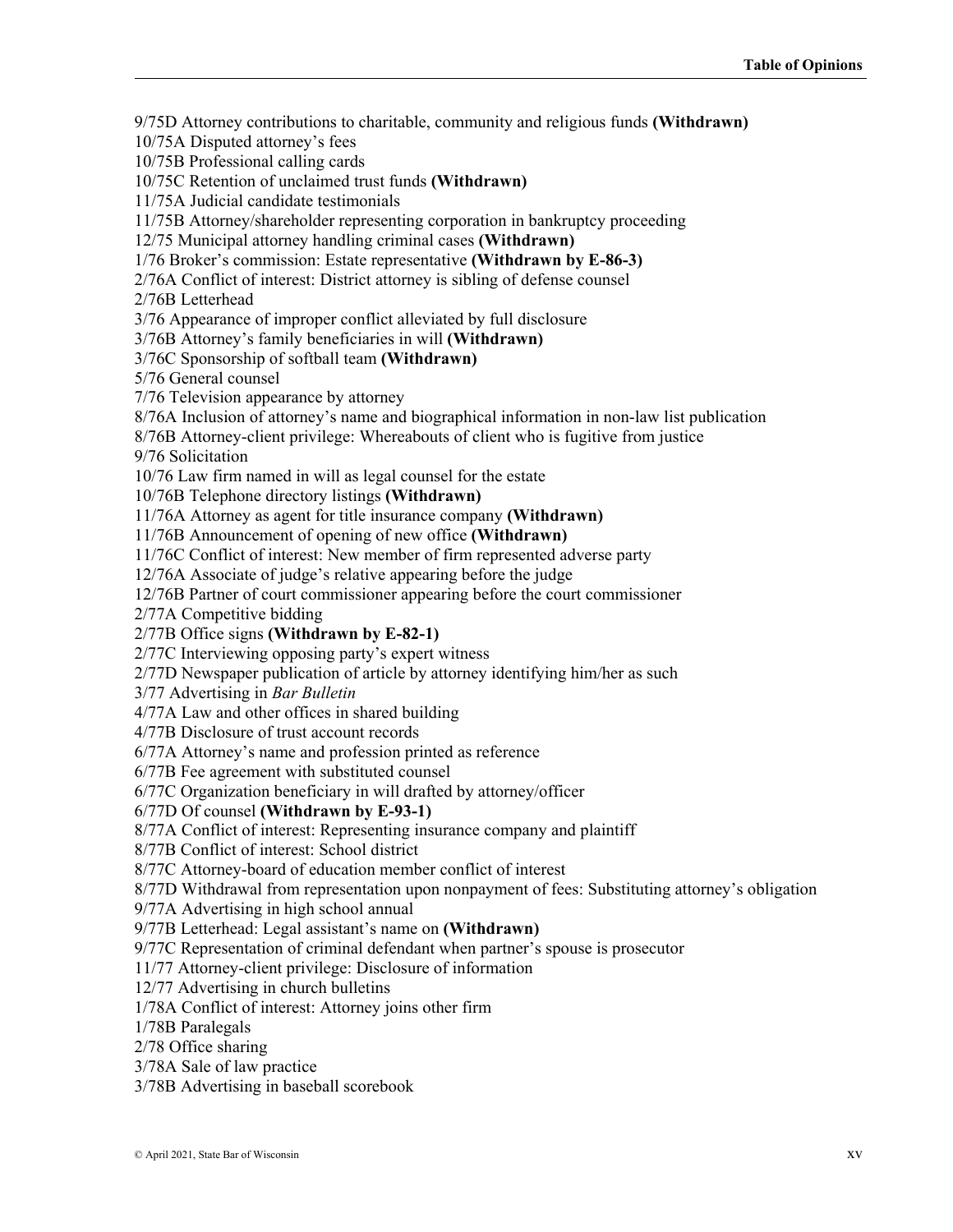- 3/78C Announcement to real estate brokers of availability for legal services **(Withdrawn by E-80-10)**
- 4/78A Consolidation of firm: Letterhead designation, Announcement to clients **(Withdrawn by E-93-1)**
- 4/78B Return of client's files **(Withdrawn by EF-16-03)**
- 4/78C Permissible activities of a law clerk
- M-10-02 Lawyer as witness
- EM-14-01 Retirement benefits and restrictions on the right to practice
- EM-16-01 Crime prevention funding boards
- EM-17-03 Division of fee between different firms
- EM-18-01 Local court rule requiring withdrawal
- EM-19-02 Thrust-upon conflicts in syndicated financing transactions

## **INFORMAL OPINIONS**

- 1/62 Law corporations and names
- 2/62 Window signs **(Withdrawn)**
- 1/63 An attorney retiring from practice may not sell or otherwise dispose of his practice and goodwill to another attorney: This does not prevent the sale of office facilities or furniture
- 1/64 Commissions and rebates
- 1/67 Ordinance drafting service **(Withdrawn)**
- 2/67 Life insurance sales **(Withdrawn)**
- 3/67 Partnership with non-lawyer
- 4/67 Solicitation of pension or profit sharing work
- 1/68 Brief writing, research service **(Withdrawn)**
- 2/68 Lawyer named as beneficiary in will
- 1/69 Judicare representation policy
- 2/69 Contributions to judicial campaigns
- 3/69 Attorney-banker engaging in law practice **(Withdrawn)**
- 4/69 Past Bar officers endorsing political candidates
- 1/70 Partners for attorney for Deputy Sheriffs Association accepting criminal, traffic cases
- 2/70 Partners of attorney: Police and Fire Commission member accepting criminal cases
- 1/71 Lawyer acting as trustee for bail fund
- 1/72 Availability to serve other lawyers in limited practice area **(Withdrawn)**
- 1/73 Lawyers in judicial campaigns
- 2/73 Lawyer circulating divorce handbook
- 3/73 Lawyer publishing do-it-yourself divorce kit in uncontested divorces
- 4/73 Attorney for bankrupt debtor also representing creditors
- 5/73 Lawyer-public officials representing private clients before agency **(Withdrawn)**
- 6/73 Use of credit cards to finance fees
- 2/74 Labor attorneys involved in solicitation letter **(Withdrawn)**
- EI-10-01 Law firm webinars
- EI-11-01 Legal information seminars
- IE-16-01 Advertising and solicitation in law-related services owned by lawyer
- EI-17-04 Contact with persons represented in unrelated matters

# **FORMAL OPINIONS**

### **E-54-1 to E-56-1**

- E-54-1 Listing in bold type in telephone directory improper **(Withdrawn)**
- E-54-2 Attorney who is public officer has conflict of interest
- E-54-3 Publication of card in newspaper improper **(Withdrawn)**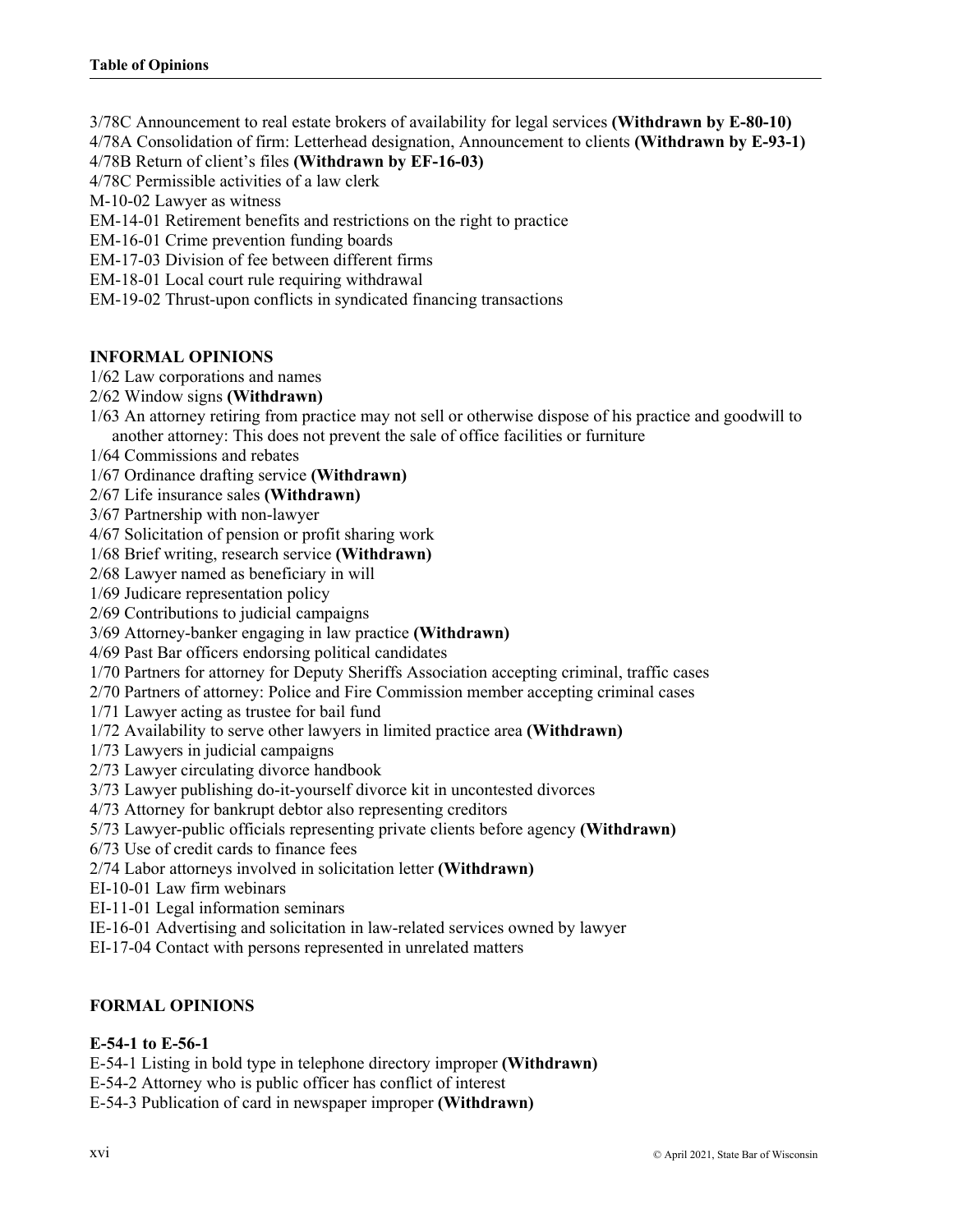E-55-1 Lawyer may not advertise for income tax work **(Withdrawn)**

E-56-1 Unethical to charge 20% fee where no true contest in compensation case

#### **E-60-1 to E-69-3**

- E-60-1 Firm names **(Withdrawn by E-82-11)**
- E-61-1 Collection agencies
- E-65-1 District attorney conflict in land condemnation case
- E-65-2 Attorney employee of accounting firm rendering legal service for customer is improper
- E-65-3 Attorney ownership or operation of a debt adjustment service company **(Withdrawn)**
- E-69-1 Municipal Justice of the Peace: Possible conflict
- E-69-2 Court commissioner: Appearance before appointing judge
- E-69-3 Lawyer-realtor relationship

## **E-70-1 to E-79-10**

- E-70-1 It is unethical for an attorney to organize alone or with other individual attorneys or lay persons or groups, a testimonial dinner or event for a judge during his term of office. It is also unethical for an attorney to purchase tickets for, attend or contribute to such a testimonial, unless organized by the Bar Association
- E-71-1 It is unethical for an attorney to organize alone or with other individual attorneys or lay persons or groups, a testimonial dinner or event for a judge during his term of office or for a candidate for the office of judge. It is also unethical for an attorney to purchase tickets for, attend, or contribute to such a testimonial, unless organized by the Bar Association
- E-72-1 Local Bar Association judicial endorsement programs are exempt from prohibition on judicial testimonials
- E-72-2 Attorney-collection agency relationship
- E-73-1 Lawyer and safekeeping of wills
- E-73-2 Law firm announcing consultation service to other attorneys
- E-73-3 Life insurance sales prohibited **(Withdrawn)**
- E-73-4 Ethical guidelines for attorney-judicial candidate
- E-74-1 Professors operating legal research service
- E-74-2 through E-74-11 Nonexistent
- E-74-12 Lawyers invite members of jury to "victory" party after successful litigation
- E-75-0 Corporation maintaining a bail fund to aid the indigent criminally accused
- E-75-1 Use of credit cards for payment for legal services: Charging interest on delinquent accounts
- E-75-2 Multiple representation in automobile accident cases **(Withdrawn by E-99-2)**
- E-75-3 Attorney named as trustee-executor
- E-75-4 Displaying real estate broker's license in law office **(Withdrawn)**
- E-75-5 Gifts: Offer to match client's gift to educational institution
- E-75-6 Request by administrator of estate for delivery of tape recording of client from attorney
- E-75-7 through E-75-14 Nonexistent
- E-75-15 Attorneys may be listed in directories of neighborhood services and businesses in uniform typeface under classification of attorneys, with limitations **(Withdrawn)**
- E-75-16 Excess judgment amount held for one client applied to second client's claim
- E-75-17 Private practice by full-time district attorney
- E-75-18 Conflict of interest: Representation of indigent co-defendants by Legal Aid Society
- E-75-19 Confidences of the client; Police legal advisor counsels individual members of the department; Primary relationship with chief; Conflict of interest
- E-75-20 Legal services to indigents program of County Bar Association: Mandatory participation
- E-75-21 Nonexistent
- E-75-22 Use of legal assistants' names on the letterhead of an attorney; Use of cards identifying association of legal assistant with law firm **(Withdrawn in part by E-85-6)**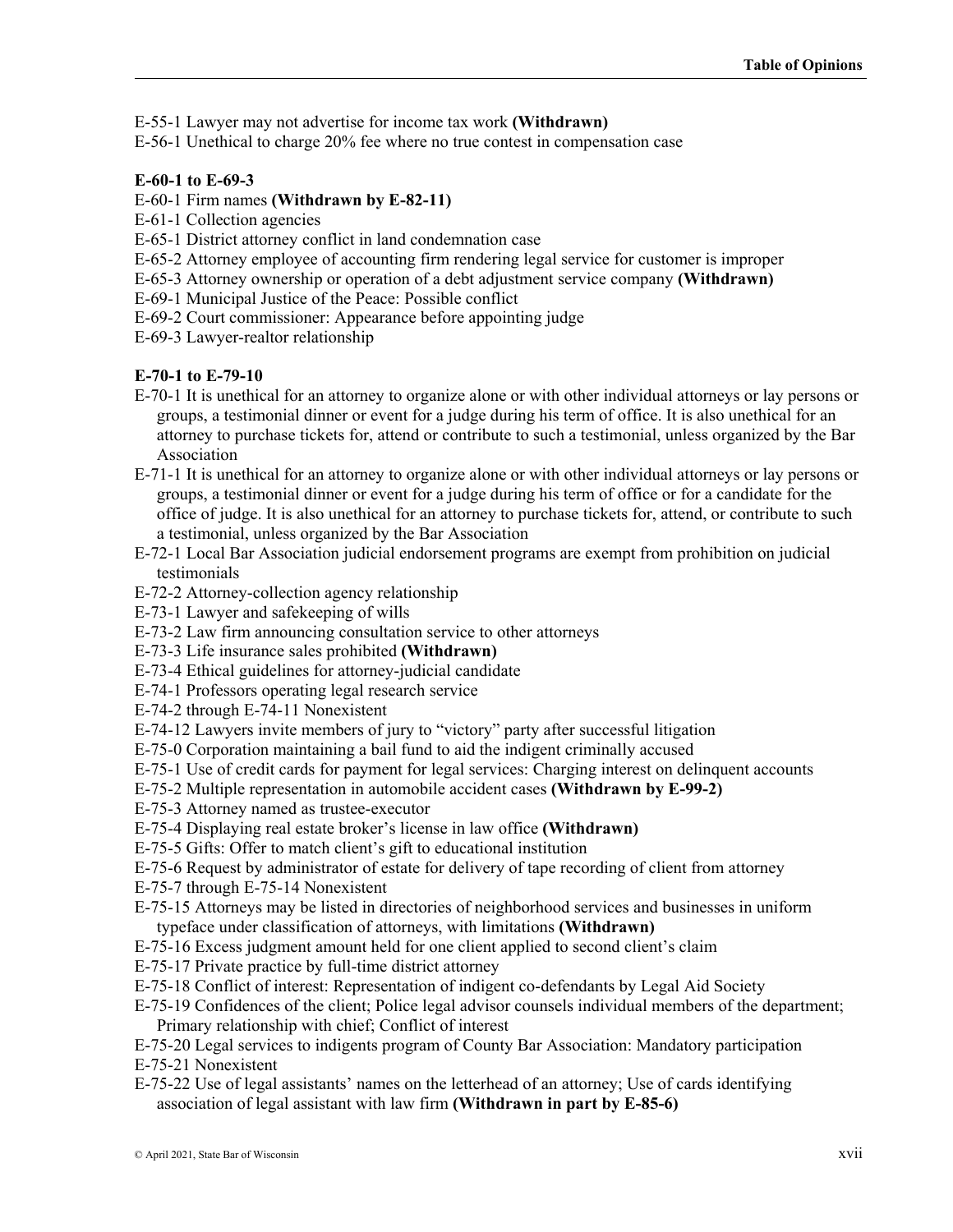E-75-23 Nonexistent

- E-75-24 Ethical responsibility of attorney for estate to potential claimants
- E-75-25 Attorney in private practice holding public office
- E-76-1 Nonexistent
- E-76-2 Propriety of attorney-legislator representing clients before state agencies
- E-76-3 Propriety of using "City Legal Clinic"
- E-76-4 Representation of a plaintiff after investigation is undertaken for a potentially adverse former client
- E-76-5 Nonexistent
- E-76-6 Attorneys' participation in private organizations credit plan
- E-76-7 Nonexistent
- E-76-8 Ethical propriety of amending complaint upward in criminal action
- E-76-9 Nonexistent
- E-76-10 Firm name: Use of "and Company"
- E-76-11 Conflict of interest: May assistant district attorney's partners accept criminal defense clients even with full disclosure and consent?
- E-76-12 Propriety of City Attorney taking private defense work
- E-77-1 and E-77-2 Nonexistent
- E-77-3 Physical office arrangement for the joint practice of law and real estate brokerage **(Withdrawn)**
- E-77-4 Nonexistent
- E-77-5 Propriety of attorney's disclosure of information upon consent of deceased client's personal representative
- E-77-6 through E-77-10 Nonexistent
- E-77-11 Ethical propriety of attorney member of Police and Fire Commission defending persons in criminal and traffic cases in the municipality **(Withdrawn)**
- E-79-1 Public official: Disqualification of law firm
- E-79-2 Mediation of divorces **(Withdrawn by E-97-3)**
- E-79-3 Commerce consultant
- E-79-4 Bank referral of estate planning customers to attorney
- E-79-5 "Ask the Lawyer" column
- E-79-6 Disposition of unclaimed trust fund accounts
- E-79-7 Representation of business partners
- E-79-8 Part-time district attorney's firm taking defense cases
- E-79-9 Interstate association of law firms
- E-79-10 "Practice limited to" advertising

# **E-80-1 to E-84-21**

- E-80-1 Drafting will for partner's spouse
- E-80-2 Paralegal at real estate closing
- E-80-3 Special prosecutor as witness
- E-80-4 Dual practice designation **(Withdrawn by E-90-2)**
- E-80-5 Attorney as accounting firm employee **(Withdrawn by E-88-1)**
- E-80-6 Husband/wife conflict of interest
- E-80-7 Spouse on Village Board
- E-80-8 Retention of client's file **(Withdrawn by E-95-4)**
- E-80-9 Attorney as employee-shareholder of eviction corporation
- E-80-10 Targeted direct mail advertising **(Withdrawn by E-83-2)**
- E-80-11 Advertising in trade journal
- E-80-12 Public defender candidate for D.A.
- E-80-13 Interest charge on delinquent accounts
- E-80-14 Attorney's fees charged to ward's estate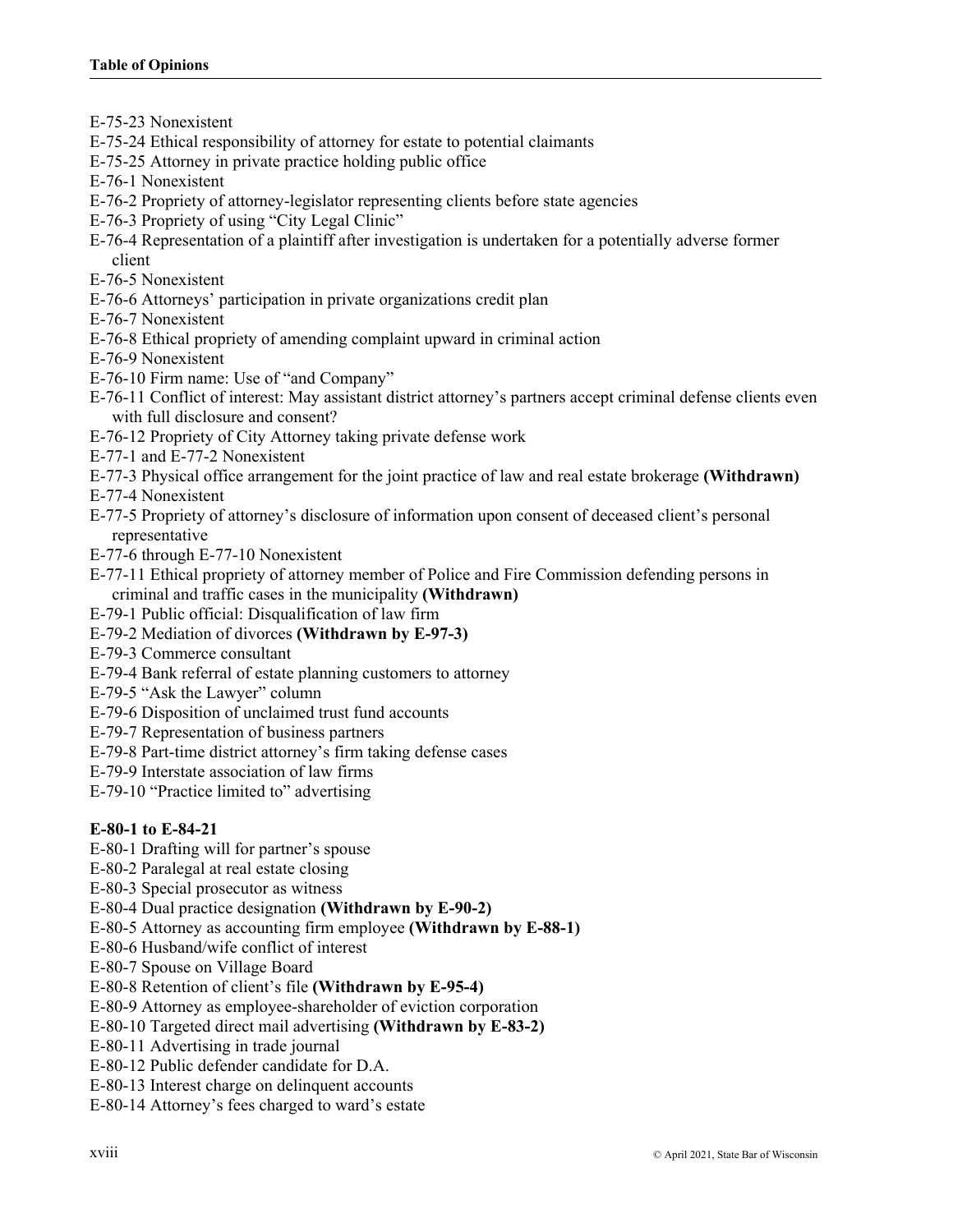E-80-15 Announcing employment of "paralegal" **(Withdrawn by E-83-3)**

E-80-16 Law office trade name

E-80-17 Conflict of interest in co-defendant situations

E-80-18 Duty of office toward client when attorney terminates association **(Withdrawn by E-97-2)**

E-80-19 Law firm sponsorship of legal seminars for the public

E-80-20 Conflict of interest: Representation for and against a county

E-81-1 Law firm open house: Announcing hiring of new associate **(Withdrawn by E-94-3)**

E-81-2 City conflict of interest on city insurance carrier's board of directors

E-81-3 Town prosecutor defense work

E-81-4 Computer trust accounts

E-81-5 District attorney pro tempore conflict of interest

E-81-6 Defining the "same court" restriction on the practice of municipal attorneys

E-82-1 Law firm newsletter: Direct mail advertising

E-82-2 Destruction of client's files

E-82-3 City attorney called as adverse witness

E-82-4 Communication with an adverse party represented by counsel

E-82-5 Contingent fees

E-82-6 Multiple representation in automobile accidents

E-82-7 Copying client's files **(Withdrawn by EF-16-03)**

E-82-8 Attorney contacting seminar attendees

E-82-9 C/I: Municipal attorney representing police officers

E-82-10 Communications with a party's former employees **(Withdrawn by E-07-01)**

E-82-11 Dual business practice

E-82-12 Attorney's obligation to inform client of potential malpractice claim

E-82-13 C/I: Criminal court commissioner and public defense work

E-82-14 C/I: Firm as estate's attorneys—Disclosure of client's confidences

E-82-15 C/I: Representing a local educational district when firm member sits on board of directors

E-83-1 Advertising for plaintiffs in a class action or other lawsuit

E-83-2 Direct mail advertising **(Withdrawn)**

E-83-3 Announcing hiring of lay person

E-83-4 An attorney's cost obligations in a claim for frivolous action costs

E-83-5 Corporate counsel giving advice to clients outside the corporation

E-83-6 Trust accounts for multi-state practice **(Withdrawn)**

E-83-7 Applying client's funds against fees owed

E-83-8 Dual practice: Accounting and law **(Withdrawn by E-90-2)**

E-83-9 Attorney's obligation when clients develop adverse interest

E-83-10 Nonparty organization providing funds to defray class action litigation expenses

E-83-11 Garnishment action to secure fees

E-83-12 City attorney acting as prosecutor while advising trier of fact **(Withdrawn)**

E-83-13 Contact with opposing party's expert witness

E-83-14 Dual practice: Service organization and law office

E-83-15 Blanket fee arrangement for insurance defense cases

E-83-16 Solicitation: Follow-up calls

E-83-17 Corporation counsel representing mother and state in paternity actions

E-83-18 Conflict of interest: Assistant district attorney representing husband in child support action after representing wife

E-83-19 Conflict of interest: Assistant district attorney pro tempore in private practice

E-83-20 Conflict of interest: Family Court Commissioner representing non-AFDC individual in child support action

E-83-21 Conflict of interest: Attorney representing parents in custody hearing while simultaneously representing father in criminal case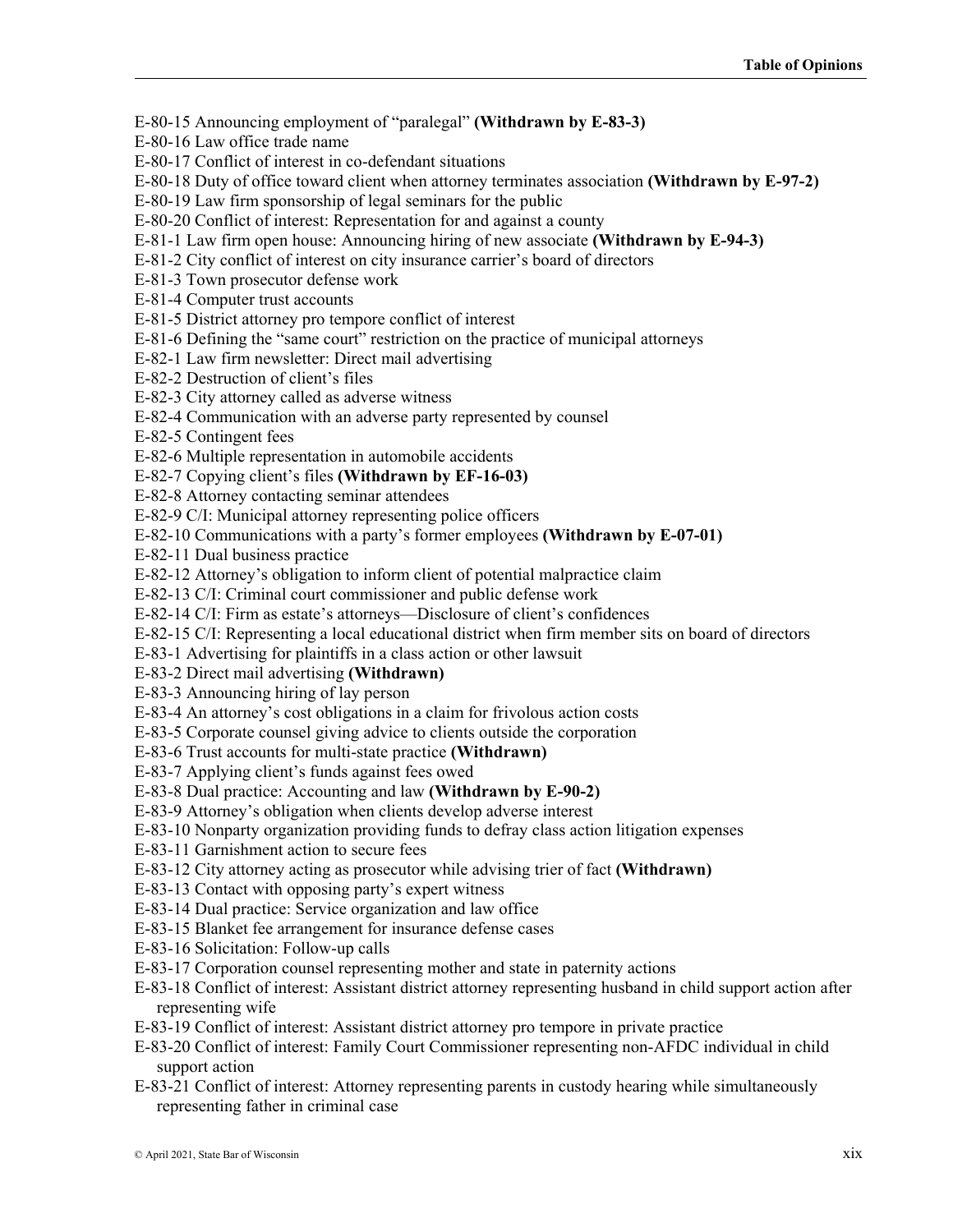- E-83-22 Advertising: Designation of public office held by attorney on letterhead **(Withdrawn in part by E-90-2)**
- E-83-23 Conflict of interest: Attorney calling partner as expert witness in divorce proceedings
- E-84-1 Lay consulting service
- E-84-2 Request for extension to answer
- E-84-3 Representing both spouses in a divorce
- E-84-4 Division of legal fees with layperson
- E-84-5 Disposition of closed client files **(Withdrawn by EF-16-03)**
- E-84-6 Attorney paying expenses
- E-84-7 Duty of lawyer to inform court of error
- E-84-8 Disclosures of information to investigative body
- E-84-9 Conflict of interest: Assistant attorney general owning stock in Wisconsin company
- E-84-10 Providing non-party with copy of settlement
- E-84-11 Ethical obligations with heavy workload in State Public Defender Office
- E-84-12 Corporate counsel serving on board of directors
- E-84-13 Direct mail advertising
- E-84-14 Lawyer calling shareholder or employee as expert witness in divorce proceeding
- E-84-15 Propriety of prosecutor communicating with complainant when complainant is represented by a lawyer
- E-84-16 District attorney serving on community board of directors
- E-84-17 Payment for referrals from insurance company subsidiary
- E-84-18 Village attorney's partner serving on zoning board of appeals
- E-84-19 Conflict of interest: Representing insurance company and insured defendant
- E-84-20 Conflict of interest: Appearance before Family Court Commissioner by associate's spouse
- E-84-21 Lawyer practicing in interdisciplinary organization

# **E-85-1 to E-89-17**

- E-85-1 Practice by associates of part-time municipal judge
- E-85-2 Conflict of interest: Lawyer representing criminal defendants when lawyer's spouse is county sheriff
- E-85-3 Conflict of interest: Multiple representation of clients in medical malpractice actions
- E-85-4 Conflict of interest: Defendant law firm represents plaintiff in foreclosure action
- E-85-5 Law and title insurance practice
- E-85-6 Listing legal assistants on attorney letterhead
- E-85-7 Partner representing partner in litigation
- E-85-8 Representation adverse to former client
- E-85-9 Representation adverse to former client: Firm representing lending institution in foreclosure action against former client for whom firm rendered title opinion
- E-85-10 Confidences and secrets of a client
- E-85-11 Reporting lawyer misconduct and disclosure to clients **(Withdrawn)**
- E-85-12 Limiting liability to a client and requesting a client arbitrate malpractice claims
- E-85-13 Attorneys' fees in divorce actions: Fee collection practices and agreements
- E-86-1 Conflict of interest: Assistant district attorney's spouse a sheriff's deputy
- E-86-2 Office sharing arrangement **(Withdrawn by E-00-02)**
- E-86-3 Attorney/real estate broker: Fees and commissions, dual practice and conflicts of interest
- E-86-4 "Of counsel" relationship and clients' trust account responsibilities **(Withdrawn by E-93-1)**
- E-86-5 Conflict of interest: Family law practice by spouse of a full-time family court commissioner
- E-86-6 Duty of lawyer to be candid with court in connection with prior convictions
- E-86-7 Duties of public prosecutors with knowledge of witnesses helpful to defendants
- E-86-8 District attorney conflict of interest: Disqualification of assistant DAs
- E-86-9 Retainers and advanced fees and costs: Trust accounts and ethical responsibility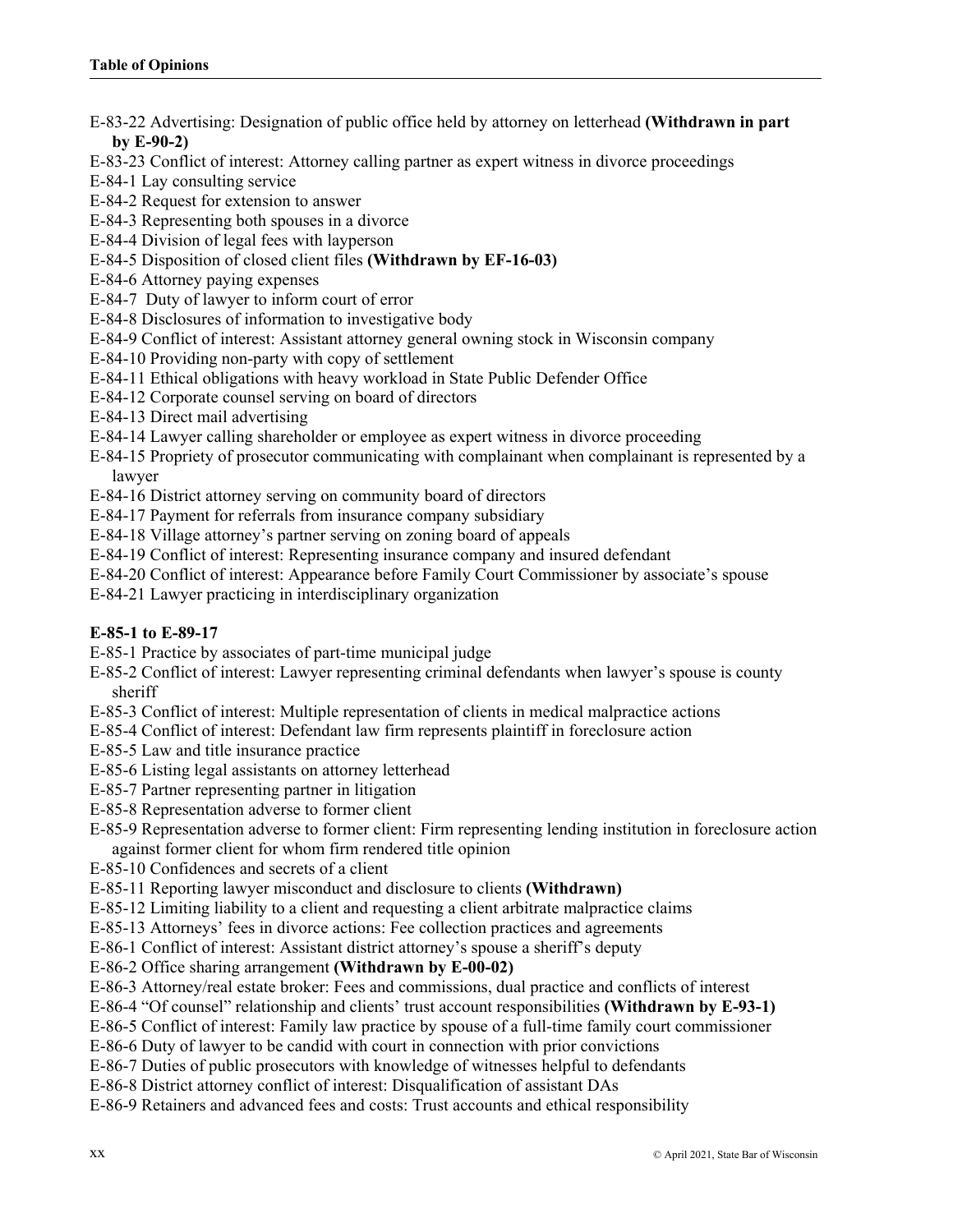E-86-10 Law firm designation as "of counsel" to another law firm **(Withdrawn by E-93-1)**

- E-86-11 IV-D directors' representation of custodial parents in post-divorce support proceedings: Conflicts and disqualification
- E-86-12 Lawyer holding legislative office representing persons in proceedings in which employees of the same governmental unit testify
- E-86-13 Lay employee: Multiple part-time employment with different governmental offices
- E-86-14 Conflict of interest: City attorney's prosecution of city employee for an ordinance violation
- E-86-15 Disqualification: Former partner employed as assistant district attorney
- E-86-16 Lawyer serving as a board member of an insurer and insurance fund while lawyer or lawyer's firm represents persons against insurer and fund: Conflict of interest
- E-86-17 Disqualification of prosecutor when sued by defendant
- E-86-18 Public defender elected district attorney: Disqualification and screening
- E-86-19 Court reporter: Full-time employee of law firm
- E-87-1 City attorney/conflict of interest: Advocate and advisor to appellate board in the same matter **(Withdrawn)**
- E-87-2 Opposing expert's communications with represented party
- E-87-3 Disqualification: Former house counsel's representation of clients against former corporate employer
- E-87-4 Conflicts and disqualification: Law firm represented by opposing counsel in unrelated matter
- E-87-5 Threatening criminal action related to a civil claim **(Withdrawn by E-01-01)**
- E-87-6 Termination of law practice by solo practitioner: Sale and transfer of assets **(Withdrawn)**
- E-87-7 For-profit lawyer referral services
- E-87-8 Communications by district attorney with represented criminal defendants and previously represented delinquent child support payors
- E-87-9 Responsibilities of employee/associate lawyer upon death of employer/solo practitioner
- E-87-10 Reimbursement for costs and expenses in worker's compensation proceedings
- E-87-11 Settlements: Attorneys as parties to as guarantors against lien claims
- E-87-12 Guardian ad litem subsequently acting as prosecutor in matter relating to same child
- E-88-1 Law degrees indicated on accounting firm member's business card
- E-88-2 Successive private practice and government employment and related lawyers
- E-88-3 Nonincumbent judicial candidates' compliance with rules of judicial conduct
- E-88-4 Representation in private adoption proceedings
- E-88-5 Client trust funds and property
- E-88-6 Lawyer as witness on behalf of client
- E-88-7 Family law practice by lawyer with social worker spouse
- E-88-8 Fee sharing with Lawyer Referral Service by participating lawyers
- E-88-9 Compensation of nonexpert witnesses for testifying
- E-88-10 Client fraud and lawyer disclosure duties in real estate transaction
- E-88-11 Client confidences: Attorney reporting abuse of client's children
- E-88-12 Simultaneous representation of corporation and corporate officer
- E-89-1 Educational activities designed to educate public about legal matters: Acceptance of employment resulting therefrom **(Withdrawn in part by E-94-4)**
- E-89-2 Contingent fee agreements for appeal of divorce judgments
- E-89-3 Lawyer spouses and imputed disqualification
- E-89-4 Prior joint representation of spouses and subsequent representation of one spouse in divorce action
- E-89-5 Disqualification based upon initial consultation **(Withdrawn by EF-10-03)**
- E-89-6 Lawyer advertising through "Welcome Wagon"
- E-89-7 Lawyer/city council member disqualification of lawyer and law firm in matters relating to the municipality
- E-89-8 House counsel professional conduct guidelines
- E-89-9 Disclosures of client confidences: Preventing injury to another's financial or property interest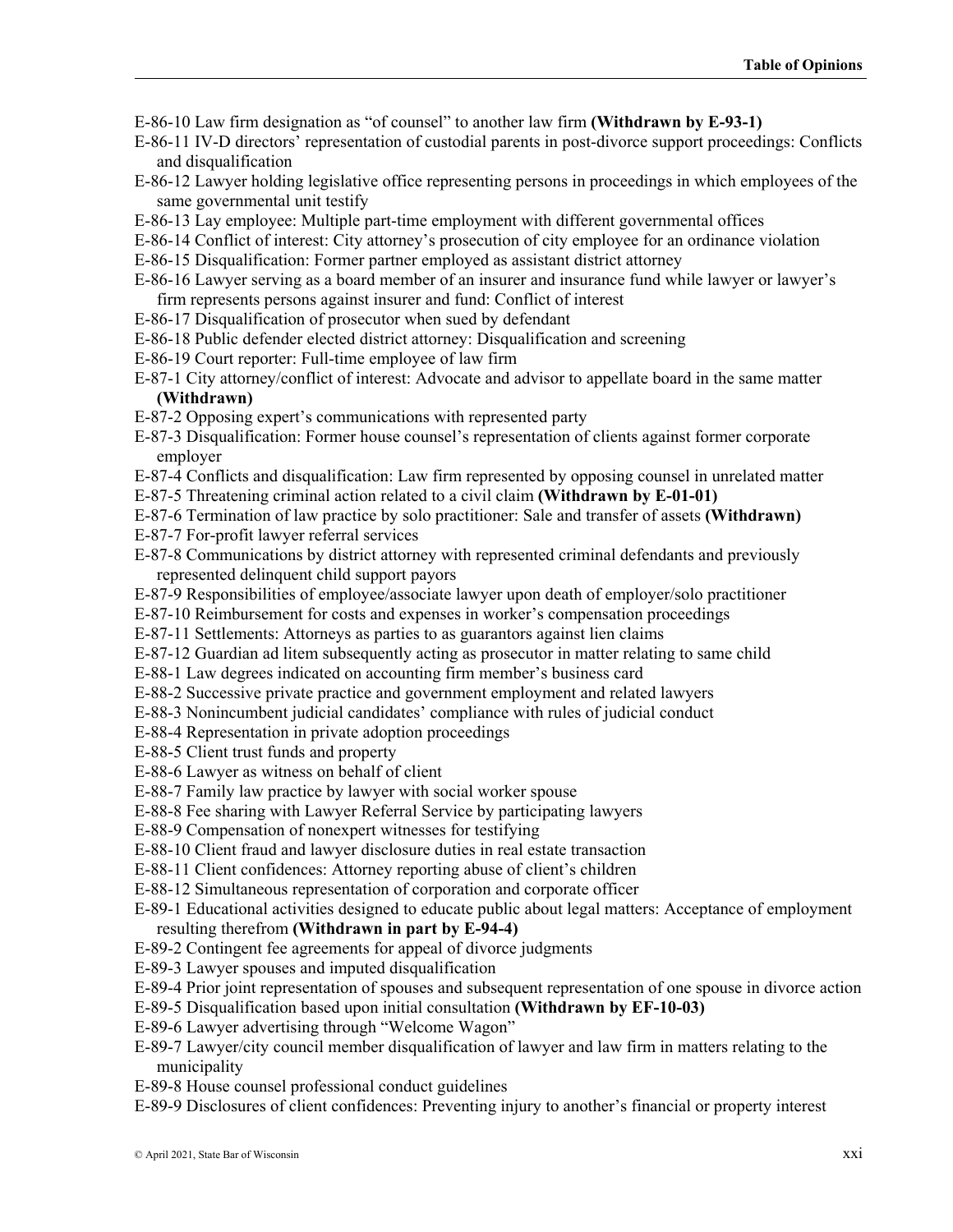- E-89-10 Conflicts: Representing majority and minority investors in new business formation
- E-89-11 Confidences of a deceased client
- E-89-12 Reporting professional misconduct of opposing counsel
- E-89-13 Conflicts: Dual role as guardian ad litem and attorney
- E-89-14 Guardian ad litems: Communications with and by GALs and communications by other counsel with the ward
- E-89-15 City attorneys, combining advisor and prosecutor roles: Clarification of E-83-12 and E-87-1
- E-89-16 Threatening to report lawyer misconduct **(Withdrawn by E-01-01)**
- E-89-17 Compensation of unemployed or retired nonexpert witnesses for testifying

# **E-90-1 to E-99-2**

- E-90-1 Law firm names: Independent lawyers
- E-90-2 Lawyer advertising: Advertising licensed status in another profession or a presently held public office or position
- E-90-3 Disclosure of client identity to IRS
- E-90-04 Interest charges on delinquent accounts
- E-90-05 Lawyer who represents municipality as defense counsel in state prosecutions
- E-90-6 Conflicts, Office of State Public Defender
- E-90-7 Living trust sales organizations, related representation
- E-91-1 Communications with opposing party's agents or employees **(Withdrawn by E-07-01)**
- E-91-2 Attorney's fees, sufficiency of communication of fees to the client **(Withdrawn by E-09-03)**
- E-91-3 State Public Defender Office workload
- E-91-4 Contact with opposing party's expert witness, E-83-13 modified
- E-91-5 Nonexistent
- E-91-6 Unauthorized communication with opposing party who is represented by counsel
- E-92-1 Conflicts, representation of plaintiff and subrogated insurance carrier
- E-92-2 Marketing living trust plans: Lawyer participation
- E-92-3 A contingent fee contract as collateral for a personal loan to a lawyer
- E-92-4 Referral of personal injury clients to health-care providers
- E-92-5 Corporation counsel representation in child support cases
- E-92-6 Prosecutor contact with unrepresented criminal defendant **(Withdrawn by E-09-02)**
- E-93-1 Of counsel designation: Withdrawal of E-86-10 and E-86-4 and memo opinions 4/78 A and 6/77 D
- E-93-2 Filing suit in the wrong venue
- E-93-3 Prosecutor contact with criminal defendant before first court appearance
- E-93-4 Nonrefundable retainers and advanced fees
- E-93-5 Revealing identity of present and former clients and nature of representation **(Withdrawn by EF-17-02)**
- E-93-6 Retaining financial planner to assist in estate planning
- E-94-1 Duty to advise court of adverse authority
- E-94-2 Adjustments in fee to compensate referring attorney
- E-94-3 Law firm open house
- E-94-4 Seminars and client development
- E-94-5 Recording telephone calls without disclosure or consent
- E-94-6 Use of financial planners and registered investment advisors in estate planning law practice
- E-95-1 Communicating with government agency represented by counsel
- E-95-2 In-house counsel providing legal services to third parties
- E-95-3 Paralegal attending real estate closing
- E-95-4 Lawyer self-help in enforcing fee agreement with clients
- E-95-5 Formation of attorney-client relationship
- E-96-1 Posting of bail by attorneys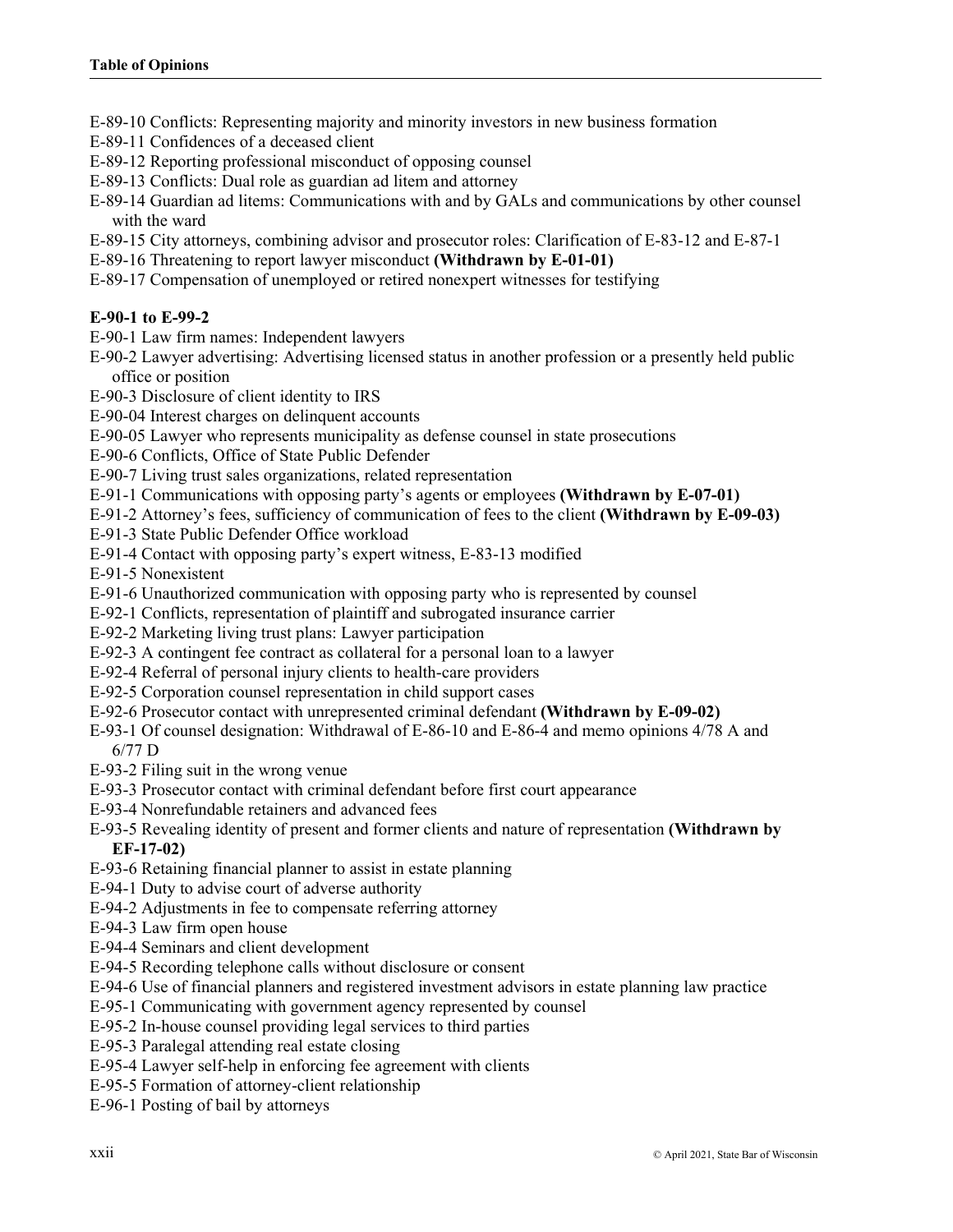E-96-2 Attorney's responsibilities when client cannot be located

E-96-3 Prosecutors' communications with represented persons through personnel of other governmental agencies

- E-96-4 Use of temporary attorneys in Wisconsin
- E-97-1 Limitation of representation in residential real estate transactions
- E-97-2 Obligations of a lawyer and a law firm when a lawyer terminates association with a law firm
- E-97-3 Mediation of divorces
- E-98-1 Disposition of closed client files **(Withdrawn by E-17-01)**
- E-99-1 Outside auditor's review of attorney's bills for services/restrictive guidelines by an insurer on providing a legal defense to an insured
- E-99-2 Multiple representation in automobile accident cases

#### **E-00-01 to E-09-04**

- E-00-01 Division of fees between lawyers not in the same firm—"joint responsibility for the representation" in SCR 20:1.5(e) defined **(Withdrawn by EF-10-02)**
- E-00-02 Lawyers sharing office space, support staff and equipment with unrelated entities
- E-00-03 Electronic files; clients demand for electronically stored documents **(Withdrawn by EF-16-03)**
- E-00-04 Fee to lawyer for recommending service providers
- E-01-01 Threatening criminal prosecution or disciplinary action in relation to a civil matter **(Withdrawn by EF-21-01)**
- E-07-01 Contact with current and former constituents of a represented organization
- E-09-01 Lawyer's responsibilities when a client gives a third party a "lien" on settlement proceeds
- E-09-02 Obligations of a prosecutor dealing with unrepresented persons
- E-09-03 Communications concerning attorneys' fees and expenses
- E-09-04 Conflicts arising from dual roles as family court commissioner and guardian ad litem

#### **EF-10-02 to End**

- EF-10-02 Ethical responsibility of lawyers when referral fees are received
- EF-10-03 Conflicts arising from consultations with prospective clients; significantly harmful information
- EF-11-02 Conflicts in criminal practice arising from concurrent part-time employment as an assistant district attorney and a lawyer in a private law firm
- EF-11-03 Who is a prospective client; lawyer websites and unilateral or unsolicited e-mail communications
- EF-12-01 The transmission and receipt of electronic documents containing metadata
- EF-15-01 Ethical obligations of attorneys using cloud computing
- EF-16-03 The ethical obligation of the lawyer to surrender the file upon termination of the representation
- EF-17-01 Retention and destruction of closed client files
- EF-17-02 Duty of confidentiality; identities of current and former clients
- EF-18-02 In-house counsel; Assisting an employer/client in the unauthorized practice of law by providing legal services to customers of employer/client
- EF-18-03 Form contract drafting and conflicts
- EF-19-01 Job negotiations with opposing firm or party
- EF-20-01 Responsibilities of a lawyer when a grievance is filed against the lawyer
- EF-20-02 Lawyer examining a current or former client as adverse witness
- EF-21-01 Threatening criminal prosecution or professional discipline
- EF-21-02 Working remotely

### **ETHICAL DILEMMAS**

ED-2010-10-20 How long must I hold files?

ED-2010-11-17 Confidentiality and prospective clients in divorce situations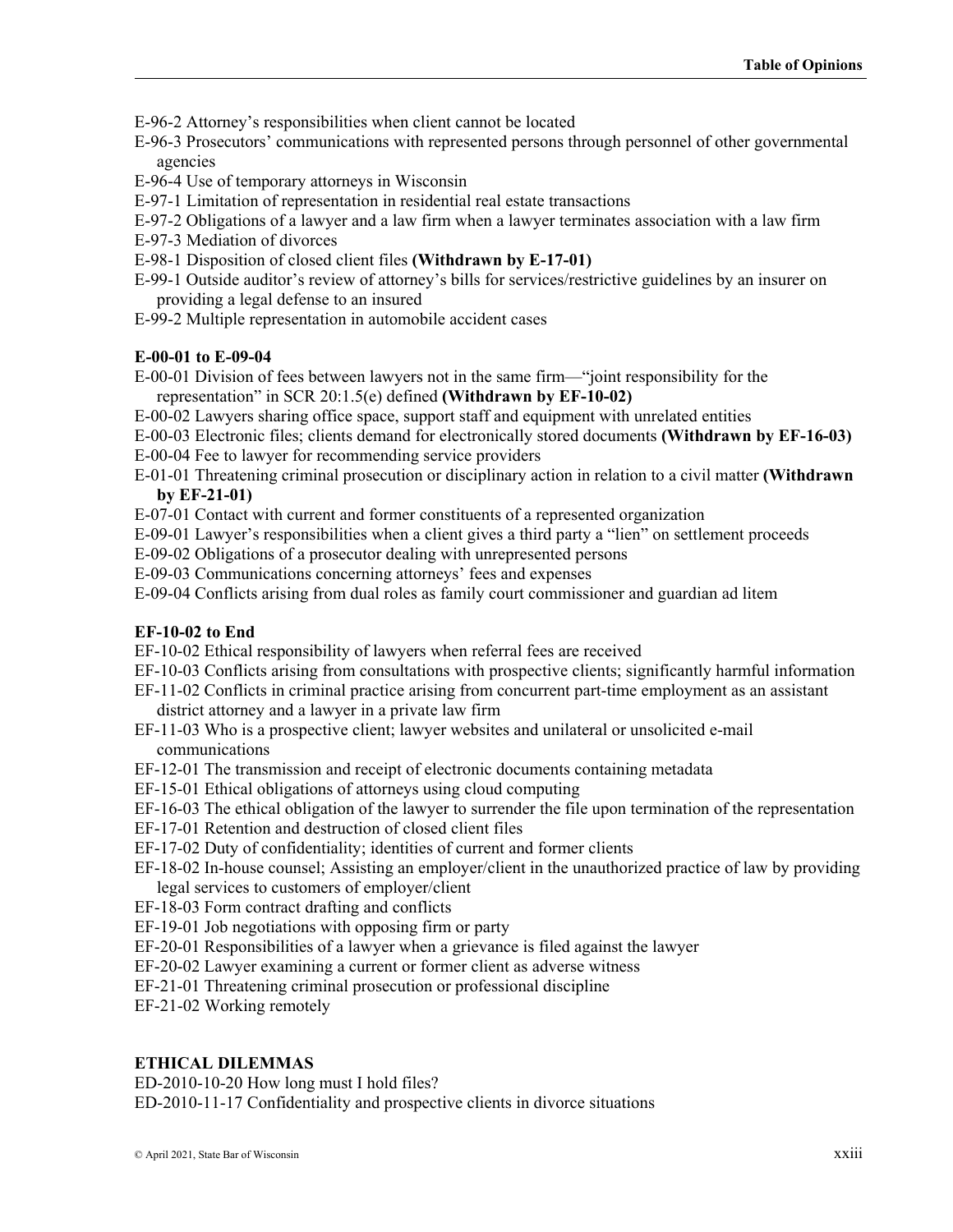ED-2010-12-15 Representing husband in business matter likely precludes representing spouse in divorce ED-2011-02-16 Client whereabouts unknown—what to do with trust account funds ED-2011-03-16 When to cross the line of confidentiality. Is your client's threat credible? ED-2011-04-20 Lawyer knows of planned false testimony ED-2011-05-18 Can a lawyer contact an employee of a represented organization? ED-2011-06-01 Does the firm I'm leaving own my clients? ED-2011-07-20 Bargaining against another's misconduct is a no-no ED-2011-08-17 Can firm use name of retired and departed or deceased partner? ED-2011-09-21 Unhappy client won't pay, and he wants his files ED-2011-10-19 Client loyalties. When the line greys ED-2011-11-16 When withdrawing is the only option ED-2012-01-18 Retainer or advanced fee? Business or trust account? ED-2012-02-15 Your client threatens you, now what? ED-2012-04-18 Can counsel contact former employees? ED-2012-05-16 Can you ask a new associate to sign a noncompete agreement? ED-2012-06-20 It takes more than an office to make a partnership ED-2012-07-18 I have electronic files. Do I need paper too? ED-2012-08-15 Helping a 'client/friend' financially can be tricky business ED-2012-09-19 Credit card transactions okay, but be careful where you put them ED-2012-10-17 When a client threatens suicide ED-2012-11-21 Client may not dismiss court-appointed counsel ED-2012-12-19 Client discounts? Beware ED-2013-01-16 Dust that file off and give it to the client—whenever they want it ED-2013-02-20 Conflict of interest line is clear when experience goes beyond 'minor and isolated services' ED-2013-03-20 Proceeds of settlement promised to another, what if 'good faith' dispute arises? Who gets the money? ED-2013-04-17 Duty to report misconduct? Yes. Tell opposing counsel of error in defense strategy? No. ED-2013-09-18 Is it ethical for me, as a condition of settlement, to agree to personally indemnify opposing party and counsel from any claims by third persons? ED-2013-10-16 When can you modify a fee agreement? When can you withdraw? ED-2013-11-20 Of counsel to out-of-state firm is more than a contract relationship ED-2014-01-15 Is it ethical for me to contact the opposing party's expert witness? ED-2014-02-19 When is there a duty for a lawyer to self-report to the office of lawyer regulation? ED-2014-03-19 Your client wants to name you trustee in the will you drafted ED-2014-04-16 Are you a specialist? ED-2014-07-16 Leaving a firm to start your own? How and who tells your clients? ED-2014-08-20 Defending your reputation on lawyer rating sites has its limits ED-2014-09-17 Must I speak up about a contract omission that is favorable to my client? ED-2014-10-15 Limited-scope representation does not exempt lawyer from competent representation ED-2014-11-19 Can a lawyer draft an engagement agreement that delegates authority to settle to the lawyer? ED-2014-12-17 What solicitation activities are prohibited as 'real-time electronic contact'? ED-2015-01-21 Does a non-disparagement clause violate the rules of professional conduct? ED-2015-02-18 When a client doesn't respond, does the lawyer need to withdraw from the case? ED-2015-03-18 Threats to file a disciplinary complaint against opposing counsel ED-2015-04-15 Bending the truth in advertising—can you substantiate your claims? ED-2015-05-20 Satellite offices and advertising—is shared space a firm? ED-2015-06-17 Flat fee charges and the rules of professional conduct ED-2015-07-15 Restrictions on the right to practice

ED-2015-08-19 Conflicts when representing an opposing law firm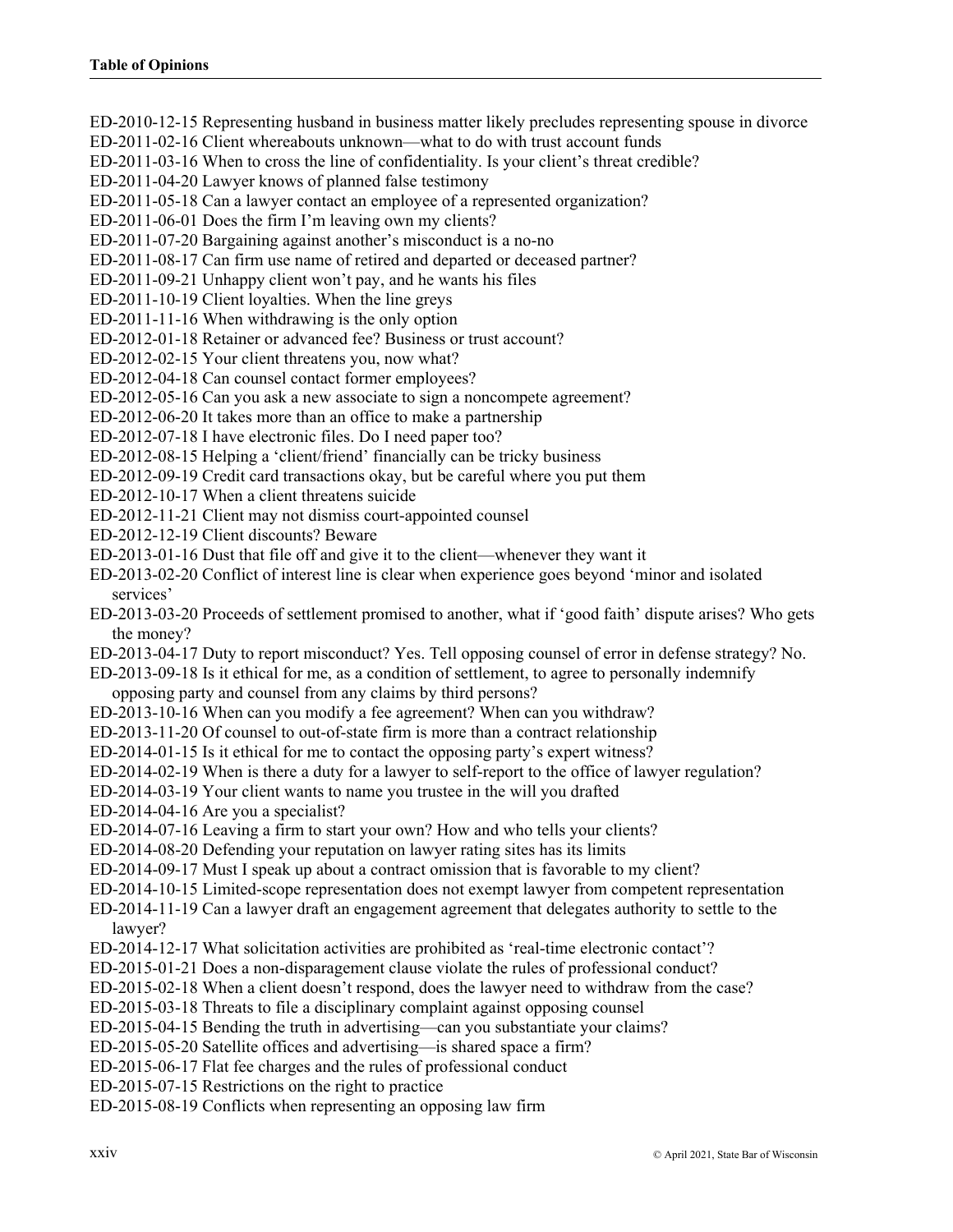ED-2015-09-16 Your responsibilities when ghostwriting

- ED-2015-10-21 Must a lawyer disclose a client's intention to file bankruptcy?
- ED-2015-11-18 Potential client needs to subpoena documents from firm's existing client for unrelated matter—is there a conflict?
- ED-2016-01-20 When is a comprehensive release of claims ethical?
- ED-2016-02-17 Can a lawyer report a delinquent client to a credit bureau?
- ED-2016-03-16 Responding to a subpoena for client documents
- ED-2016-04-20 Ethical responsibilities of stand-by counsel
- ED-2016-05-18 Referral fees and conflicts of interest
- ED-2016-06-15 Must I reveal departed lawyer's new location when clients ask?
- ED-2016-08-17 Lawyer-client privilege and disclosure exceptions
- ED-2016-09-21 Can you interview nonlawyer staff with imputed conflicts?
- ED-2016-10-19 Can I represent family and friends in other states?
- ED-2016-11-16 Can I use web bugs to track email to opposing counsel?
- ED-2016-12-21 Can new lawyers impute conflicts from their work as a law student?
- ED-2017-01-18 May a lawyer convert a contingent fee contract to hourly if the lawyer decides to withdraw?
- ED-2017-02-15 Must former counsel provide a client file in a second format?
- ED-2017-03-15 File-sharing and the privilege of confidential materials
- ED-2017-04-19 When do job negotiations require conflict waivers?
- ED-2017-05-17 Where are the conflicts after a lawyer leaves a firm?
- ED-2017-06-21 Contact with a person represented in an unrelated matter
- ED-2017-07-19 Can you give a client a discount on their bill for referrals?
- ED-2017-08-16 When your clients divorce: Who owns the client file in joint representation?
- ED-2017-09-20 Settlement agreements: Should lawyers notify clients of errors from opposing counsel?
- ED-2017-10-18 Administrative suspensions: What are your duties to clients and court?
- ED-2017-11-15 Can I donate old client files of historical significance?
- ED-2017-12-20 Lawyer who swaps defendant with look-alike found in contempt
- ED-2018-01-17 Can law firm's conflict be 'unimputed' after firing associate?
- ED-2018-02-21 When can you view social media information on an opposing client?
- ED-2018-04-04 Can you bill a client for creating the bill?
- ED-2018-04-18 Can you refer a case to other lawyers when there's a conflict of interest?
- ED-2018-06-06 'Ghostwriting' and limited-scope representation: Is my name and bar number required?
- ED-2018-06-20 What should you do when your client gives you privileged documents taken without authorization?
- ED-2018-07-18 Notarizing a document: Is it ok at a distance?
- ED-2018-08-15 Is it ok to deduct fees from funds held in trust for another case?
- ED-2018-09-19 Is it ok to accept gifts from clients?
- ED-2018-10-17 Do the rules of professional conduct apply when I'm not acting as a lawyer?
- ED-2018-11-21 Disciplinary standards in case law: Ignorance is no defense
- ED-2018-12-19 Disciplinary standards in Wisconsin statutes: A source of standards of conduct
- ED-2019-01-16 Duty of candor: Must I correct information that may damage my client's case?
- ED-2019-02-20 Using a single trust account: What about insurance?
- ED-2019-03-20 When duty to client rule and judge's orders conflict
- ED-2019-04-17 May I advance settlement funds to a client before the case resolves?
- ED-2019-05-15 My client needs a guardian: May I represent someone seeking that appointment?
- ED-2019-06-19 Guardian ad litem work: Analyzing potential conflicts
- ED-2019-07-17 Job negotiations and conflict
- ED-2019-08-21 Office clean up: Considerations in closed client files
- ED-2019-09-18 On the death of a client
- ED-2019-10-16 When your indigent client is not actually indigent